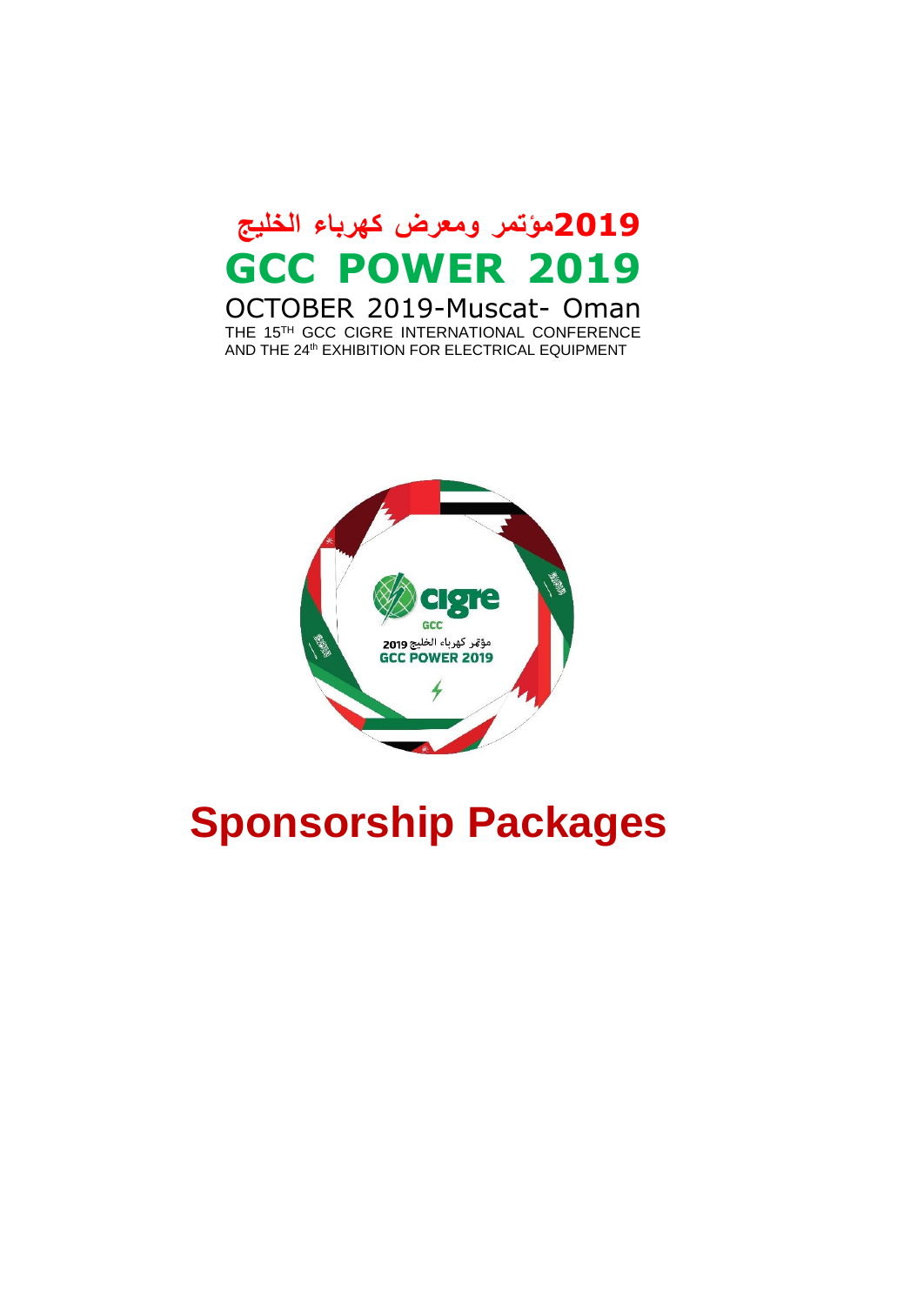#### **Exclusive Benefits**

- The MAIN Sponsorship will be given exclusively to one company.
- 48 sqm of fitted space at an exclusive location at the exhibition.

#### **Website Offering**

- MAIN Sponsor's logo to be placed on the GCC POWER 2019 website.
- Links to MAIN sponsor's website from the GCC POWER 2019 website.

#### **On-Site Branding Benefits**

- Logo of MAIN sponsor on main panel board at the exhibition entrance.
- Placement of 5 MAIN sponsor roll-ups at the entrances (exhibition, conference, VIP room…).
- MAIN sponsor's logo to be placed on the visitor, delegate, and press badges.
- MAIN sponsor's brochure to be included in the delegate's kit.
- MAIN sponsor's brochure to be included in the exhibitor's kit.
- MAIN sponsor's logo on the visitor's bags.

#### **Press Benefits**

- MAIN sponsor's representative to speak at the GCC POWER 2019 sponsor's press conference.
- MAIN sponsor's logo at the press conference panel and backdrop.
- MAIN sponsor's press releases will be included in the GCC POWER 2019 press kit.
- MAIN sponsor to be mentioned in all press releases and at all press conferences.

#### **Show Catalog Benefits**

- Back cover advertising of the show catalogue.
- Mark of the show catalogue will bear the name & logo of the MAIN sponsorship on one side.
- 6 full-color double-page spread advertisement.
- 1 full-page company profile.

*Please note: 1,000 copies of the show catalog will be distributed free to visitors and delegates. All contents are to be provided by the sponsor at least 8 weeks before the event.*

#### **Visitor Promotion and Advertising Campaign Benefits**

- MAIN sponsor's logo will be included in all print and online advertisements
- MAIN sponsor's logo to be included on all visitor promotion campaigns.
- MAIN sponsor's flyer (18g max) will be inserted in the local direct mail visitor invitation campaign.

*Please note: All contents are to be provided by the sponsor at least 8 weeks before the event.*

- 50 complimentary invitations for the exhibition opening ceremony.
- 10 free passes to attend the conference for the full three days.
- 10 invitations for sponsor's VIPs at the GCC POWER 2019 gala dinner.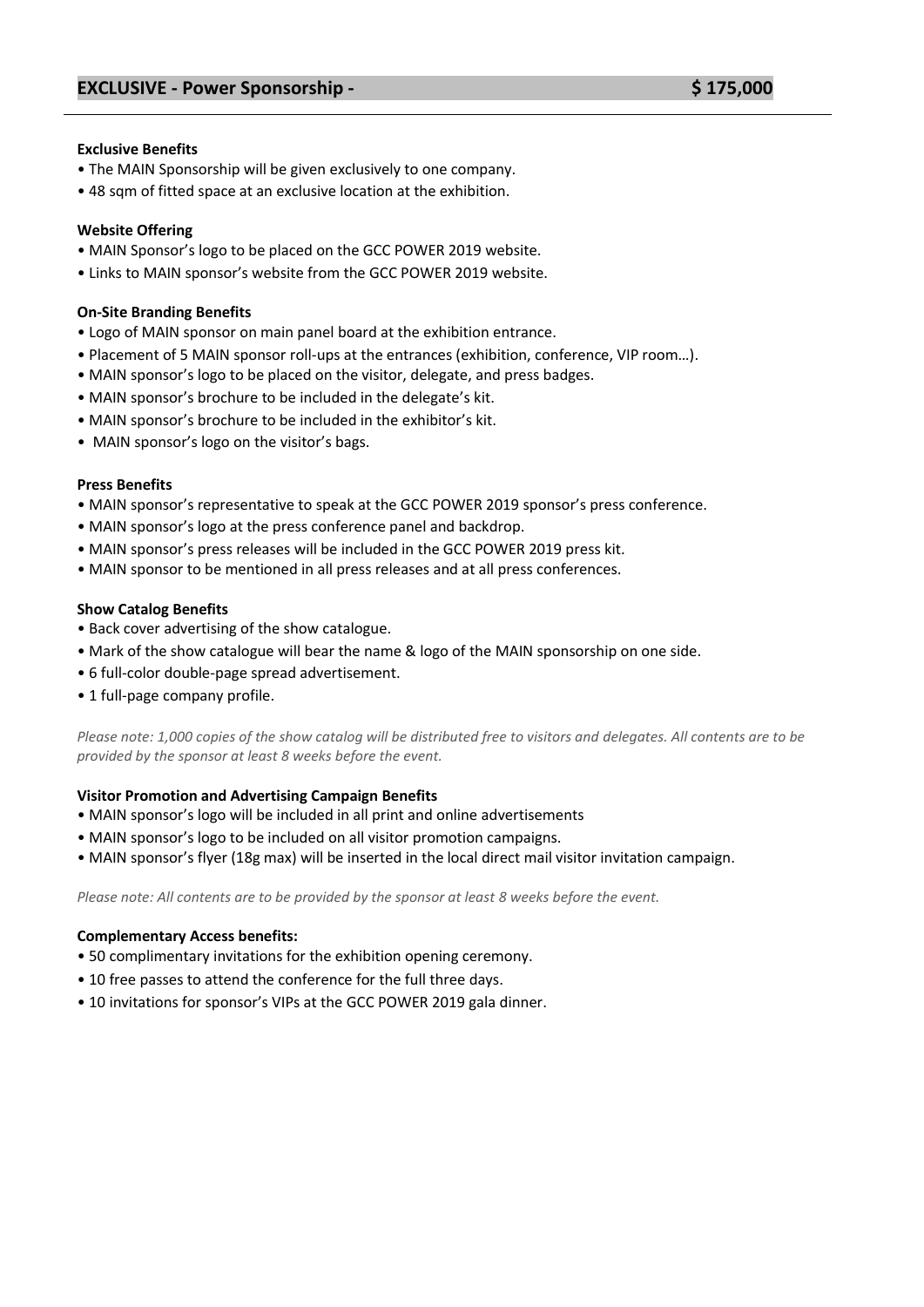# **PLATINUM Sponsorship - \$ 115,000** \$ 115,000



#### **Exclusive Benefits**

• 42 sqm of fitted space at an exclusive location at the exhibition.

#### **Website Offering**

- PLATINUM Sponsor's logo to be placed on the GCC POWER 2019 website.
- Links to PLATINUM sponsor's website from the GCC POWER 2019 website.

#### **On-Site Branding Benefits**

- Logo of PLATINUM sponsor on main panel board at the exhibition entrance.
- Placement of 2 PLATINUM sponsor roll-ups at the entrances (exhibition, conference).
- PLATINUM sponsor's logo to be placed on the visitor, delegate, and press badges.
- PLATINUM sponsor's brochure to be included in the exhibitor's kit.

#### **Press Benefits**

- PLATINUM sponsor's representative to speak at the GCC POWER 2019 sponsor's press conference.
- PLATINUM sponsor's logo at the press conference panel and backdrop.
- PLATINUM sponsor's press releases will be included in the GCC POWER 2019 press kit.
- PLATINUM sponsor to be mentioned in all press releases and at all press conferences.

#### **Show Catalog Benefits**

- 3 full-color double-page spread advertisement.
- 1 full-page company profile.

*Please note: 1,000 copies of the show catalog will be distributed free to visitors and delegates. All contents are to be provided by the sponsor at least 8 weeks before the event.*

#### **Visitor Promotion and Advertising Campaign Benefits**

- PLATINUM sponsor's logo will be included in all print and online advertisements
- PLATINUM sponsor's logo to be included on all visitor promotion campaigns.
- PLATINUM sponsor's flyer (18g max) will be inserted in the local direct mail visitor invitation campaign.

*Please note: All contents are to be provided by the sponsor at least 8 weeks before the event.*

- 40 complimentary invitations for the exhibition opening ceremony.
- 8 free passes to attend the conference for the full three days.
- 8 invitations for sponsor's VIPs at the GCC POWER 2019 gala dinner.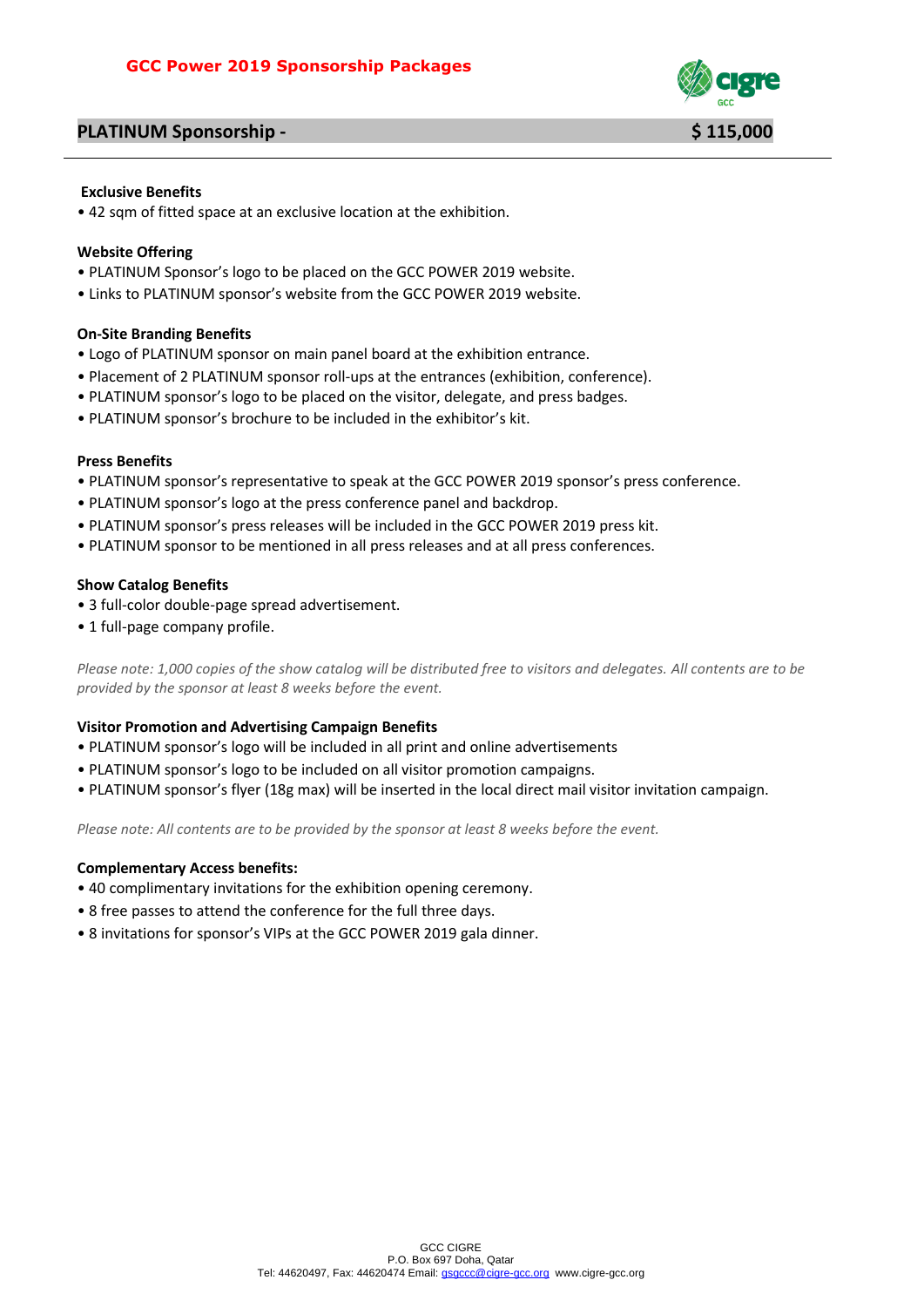## **EXCLUSIVE - DIAMOND Sponsorship - \$ 75,000**



#### **Exclusive Benefits**

• 36 sqm of fitted space at an exclusive location at the exhibition.

#### **Website Offering**

- DIAMOND Sponsor's logo to be placed on the GCC POWER 2019 website.
- Links to DIAMOND sponsor's website from the GCC POWER 2019 website.

#### **On-Site Branding Benefits**

- Logo of DIAMOND sponsor on main panel board at the exhibition entrance.
- Placement of 1 DIAMOND sponsor roll-ups at the entrances (exhibition or conference).
- DIAMOND sponsor's logo to be placed on the visitor, delegate, and press badges.
- DIAMOND sponsor's brochure to be included in the exhibitor's kit.

#### **Press Benefits**

- DIAMOND sponsor's representative to speak at the GCC POWER 2019 sponsor's press conference.
- DIAMOND sponsor's logo at the press conference panel and backdrop.
- DIAMOND sponsor's press releases will be included in the GCC POWER 2019 press kit.
- DIAMOND sponsor to be mentioned in all press releases and at all press conferences.

### **Show Catalog Benefits**

- 2 full-color double-page spread advertisement.
- 1 full-page company profile.

*Please note: 1,000 copies of the show catalog will be distributed free to visitors and delegates. All contents are to be provided by the sponsor at least 8 weeks before the event.*

#### **Visitor Promotion and Advertising Campaign Benefits**

- DIAMOND sponsor's logo will be included in all print and online advertisements
- DIAMOND sponsor's logo to be included on all visitor promotion campaigns.
- DIAMOND sponsor's flyer (18g max) will be inserted in the local direct mail visitor invitation campaign.

*Please note: All contents are to be provided by the sponsor at least 8 weeks before the event.*

- 30 complimentary invitations for the exhibition opening ceremony.
- 6 free passes to attend the conference for the full three days.
- 6 invitations for sponsor's VIPs at the GCC POWER 2019 gala dinner.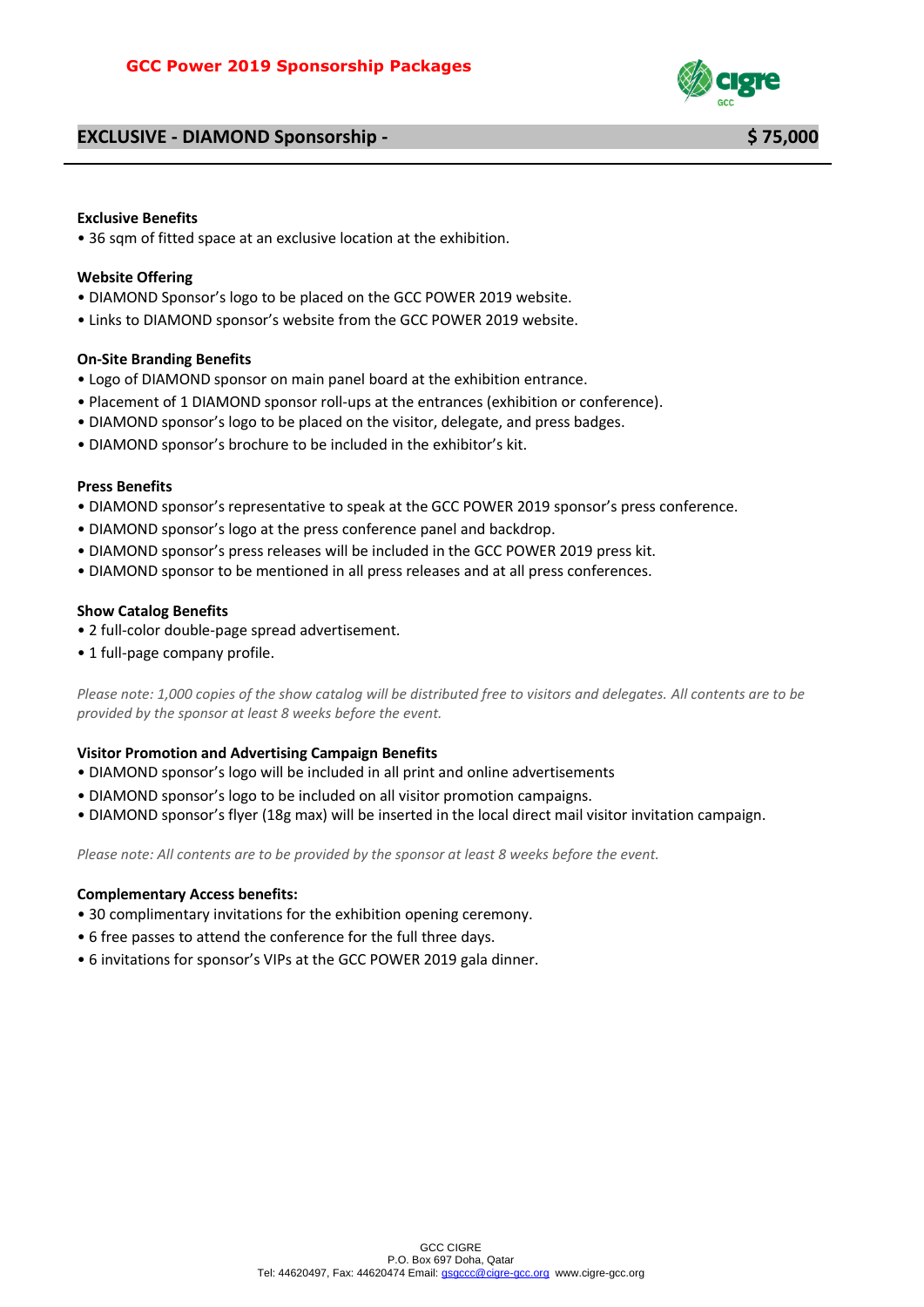

## **GOLD Sponsorship - \$ 55,000**

### **Exclusive Benefits**

• 30 sqm of fitted space at an exclusive location at the exhibition.

#### **Website Offering**

- GOLD Sponsor's logo to be placed on the GCC POWER 2019 website.
- Links to GOLD sponsor's website from the GCC POWER 2019 website.

#### **On-Site Branding Benefits**

- Logo of GOLD sponsor on main panel board at the exhibition entrance.
- GOLD sponsor's logo to be placed on the visitor, delegate, and press badges.
- GOLD sponsor's brochure to be included in the exhibitor's kit.

#### **Press Benefits**

- GOLD sponsor's representative to speak at the GCC POWER 2019 sponsor's press conference.
- GOLD sponsor's logo at the press conference panel and backdrop.
- GOLD sponsor's press releases will be included in the GCC POWER 2019 press kit.
- GOLD sponsor to be mentioned in all press releases and at all press conferences.

### **Show Catalog Benefits**

- 1 full-color double-page spread advertisement.
- 1 full-page company profile.

*Please note: 1,000 copies of the show catalog will be distributed free to visitors and delegates. All contents are to be provided by the sponsor at least 8 weeks before the event.*

#### **Visitor Promotion and Advertising Campaign Benefits**

- GOLD sponsor's logo will be included in all print and online advertisements
- GOLD sponsor's logo to be included on all visitor promotion campaigns.
- GOLD sponsor's flyer (18g max) will be inserted in the local direct mail visitor invitation campaign.

*Please note: All contents are to be provided by the sponsor at least 8 weeks before the event.*

- 20 complimentary invitations for the exhibition opening ceremony.
- 4 free passes to attend the conference for the full three days.
- 4 invitations for sponsor's VIPs at the GCC POWER 2019 gala dinner.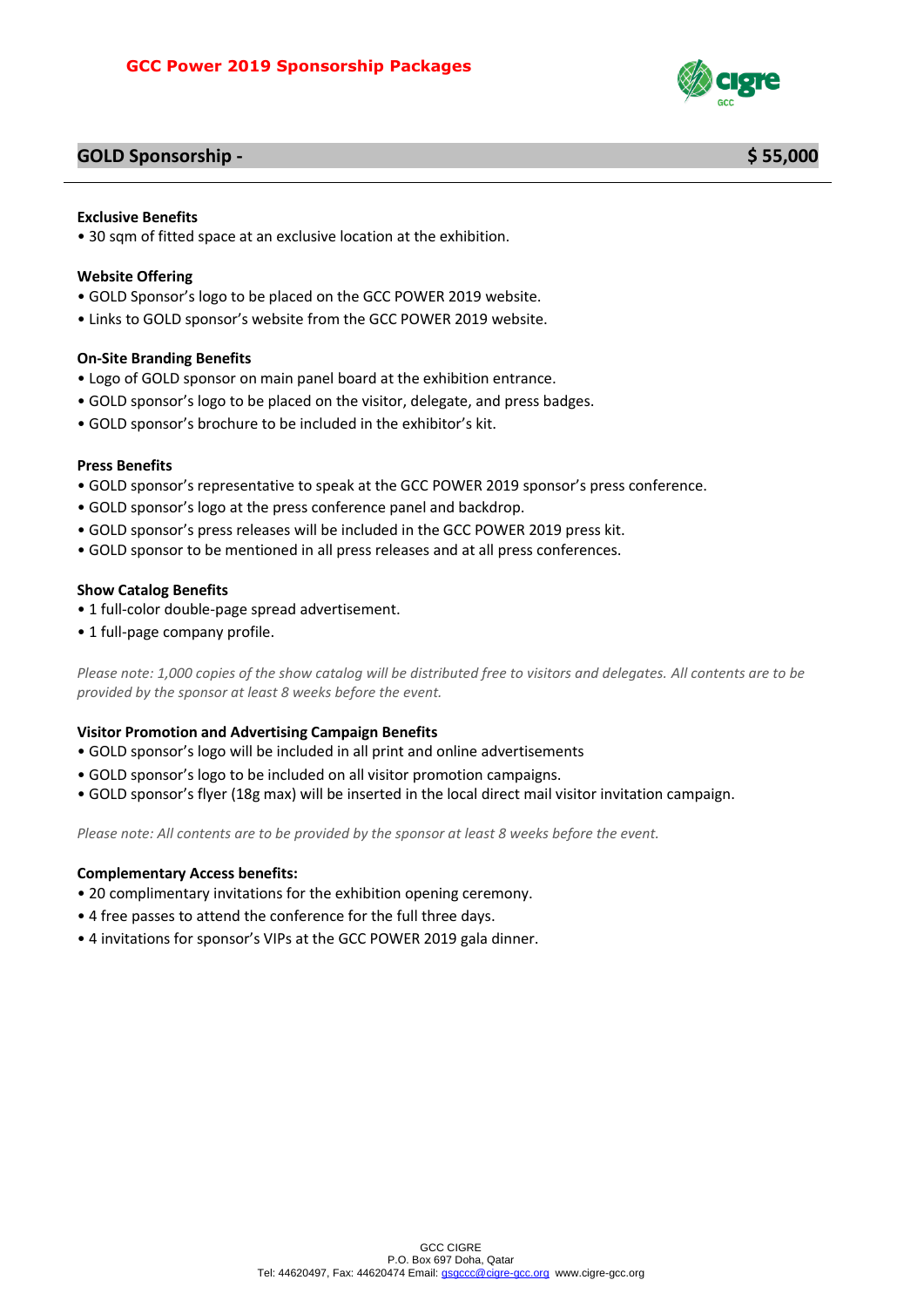

# **SILVER Sponsorship - \$ 46,000**

#### **Exclusive Benefits**

• 24 sqm of fitted space at an exclusive location at the exhibition.

#### **Website Offering**

- SILVER Sponsor's logo to be placed on the GCC POWER 2019 website.
- Links to SILVER sponsor's website from the GCC POWER 2019 website.

#### **On-Site Branding Benefits**

- Logo of SILVER sponsor on main panel board at the exhibition entrance.
- SILVER sponsor's logo to be placed on the visitor, delegate, and press badges.

#### **Press Benefits**

- SILVER sponsor's representative to speak at the GCC POWER 2019 sponsor's press conference.
- SILVER sponsor's logo at the press conference panel and backdrop.
- SILVER sponsor's press releases will be included in the GCC POWER 2019 press kit.
- SILVER sponsor to be mentioned in all press releases and at all press conferences.

### **Show Catalog Benefits**

- 1 full-color double-page spread advertisement.
- 1 full-page company profile.

*Please note: 1,000 copies of the show catalog will be distributed free to visitors and delegates. All contents are to be provided by the sponsor at least 8 weeks before the event.*

### **Visitor Promotion and Advertising Campaign Benefits**

- SILVER sponsor's logo will be included in all print and online advertisements
- SILVER sponsor's logo to be included on all visitor promotion campaigns.
- SILVER sponsor's flyer (18g max) will be inserted in the local direct mail visitor invitation campaign.

*Please note: All contents are to be provided by the sponsor at least 8 weeks before the event.*

- 10 complimentary invitations for the exhibition opening ceremony.
- 3 free passes to attend the conference for the full three days.
- 3 invitations for sponsor's VIPs at the GCC POWER 2019 gala dinner.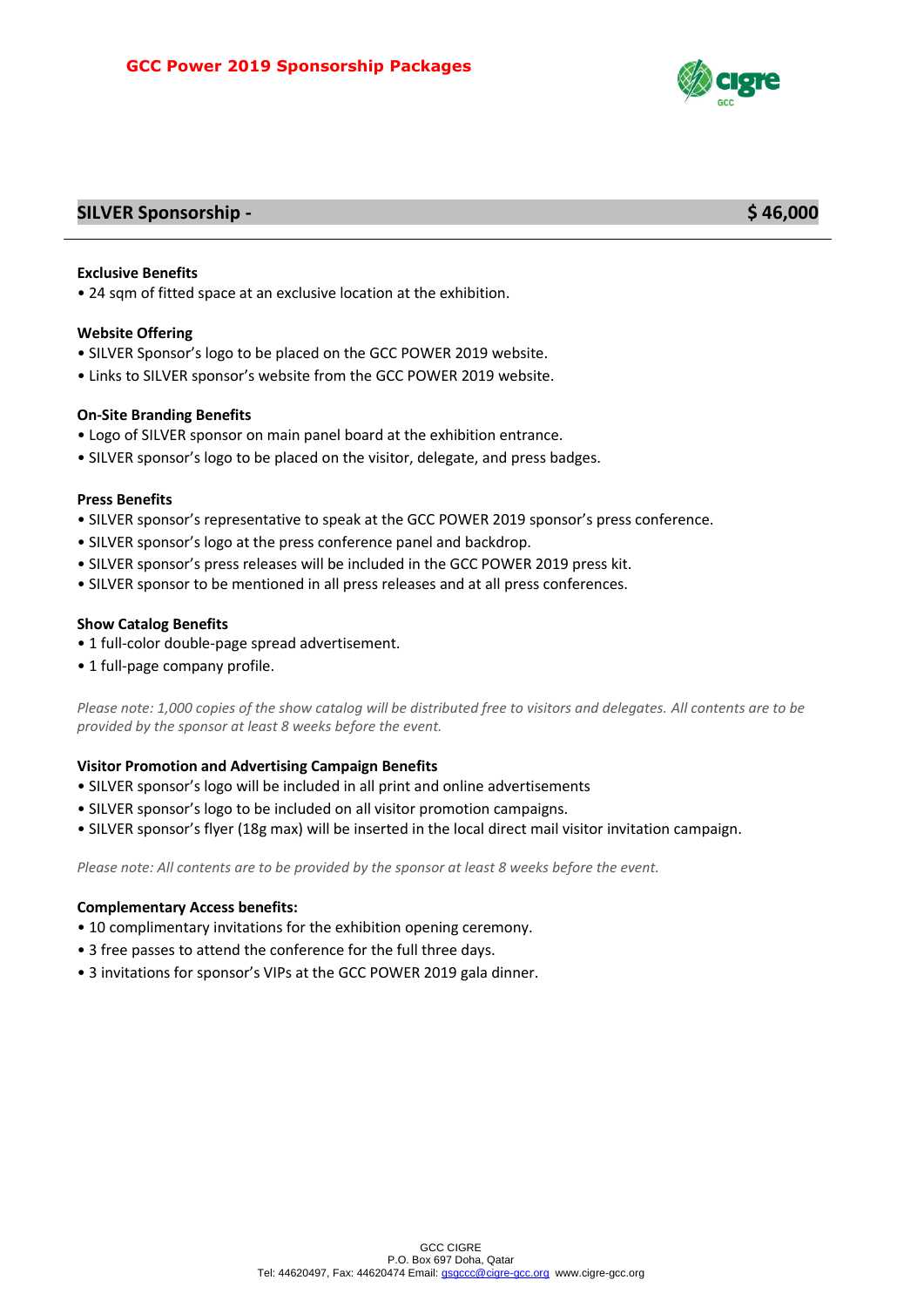

# **BRONZE Sponsorship - \$ 36,000**

### **Exclusive Benefits**

• 18 sqm of fitted space at an exclusive location at the exhibition.

#### **Website Offering**

- BRONZE Sponsor's logo to be placed on the GCC POWER 2019 website.
- Links to BRONZE sponsor's website from the GCC POWER 2019 website.

### **On-Site Branding Benefits**

- Logo of BRONZE sponsor on main panel board at the exhibition entrance.
- BRONZE sponsor's logo to be placed on the visitor, delegate, and press badges.

#### **Press Benefits**

- BRONZE sponsor's representative to speak at the GCC POWER 2019 sponsor's press conference.
- BRONZE sponsor's logo at the press conference panel and backdrop.
- BRONZE sponsor's press releases will be included in the GCC POWER 2019 press kit.
- BRONZE sponsor to be mentioned in all press releases and at all press conferences.

### **Visitor Promotion and Advertising Campaign Benefits**

- BRONZE sponsor's logo will be included in all print and online advertisements
- BRONZE sponsor's logo to be included on all visitor promotion campaigns.
- BRONZE sponsor's flyer (18g max) will be inserted in the local direct mail visitor invitation campaign.

*Please note: All contents are to be provided by the sponsor at least 8 weeks before the event.*

- 5 complimentary invitations for the exhibition opening ceremony.
- 2 free passes to attend the conference for the full three days.
- 2 invitations for sponsor's VIPs at the GCC POWER 2019 gala dinner.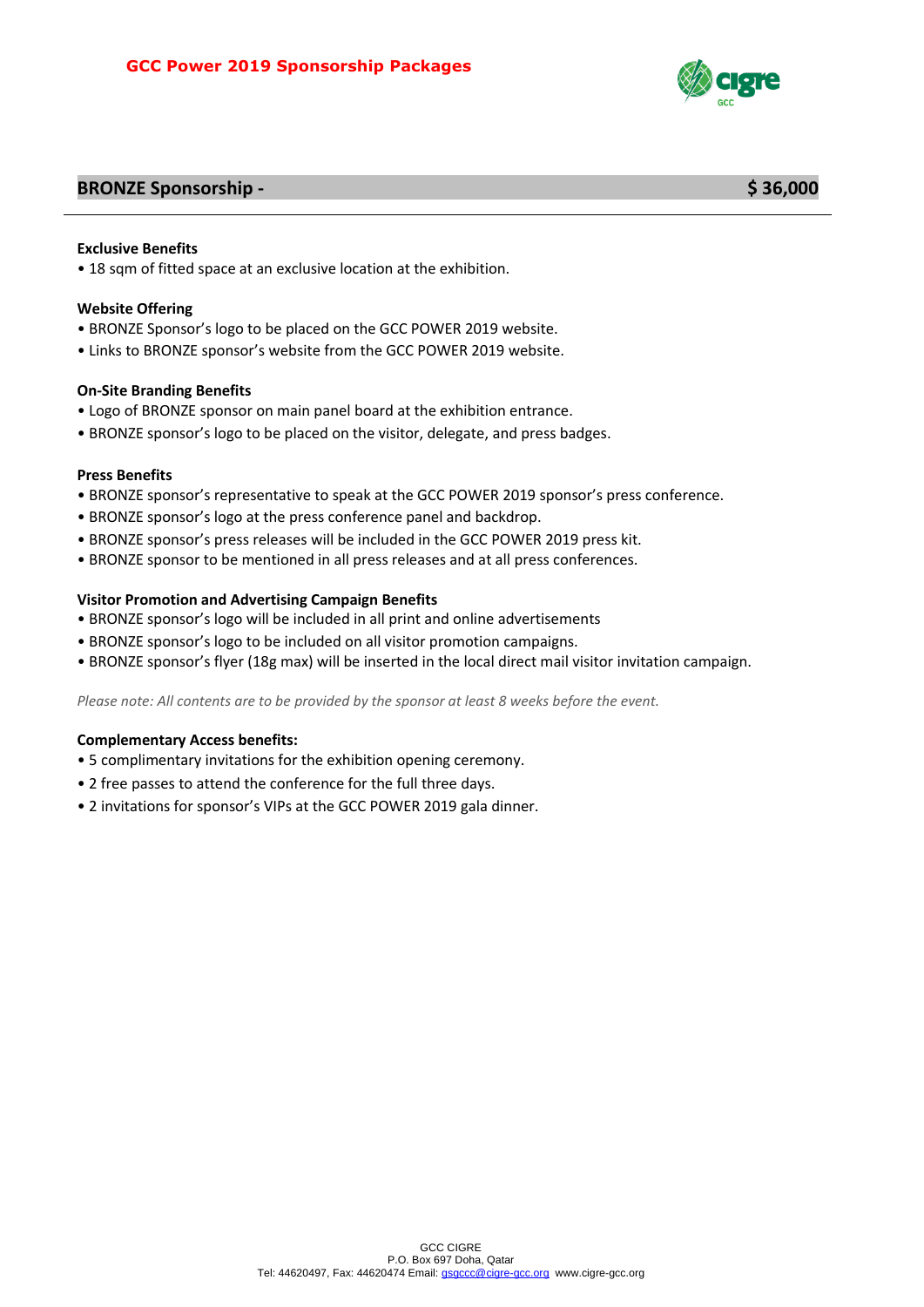# **GALA DINNER Sponsorship - \$ 55,000**



#### **Exclusive Benefits**

• The GALA DINNER Sponsorship will be given exclusively to one company.

#### **Website Offering**

- GALA DINNER sponsor's logo to be placed on the GCC POWER 2019 website.
- Links GALA DINNER sponsor's website from the GCC POWER 2019 website.

### **On-Site Branding Benefits**

- Logo of GALA DINNER sponsor on main panel board at the exhibition entrance.
- GALA DINNER sponsor's logo to be placed on the visitor, delegate, and press badges.

### **Press Benefits**

- GALA DINNER sponsor's logo at the press conference panel and backdrop.
- GALA DINNER sponsor's press releases will be included in the GCC POWER 2019 press kit.
- GALA DINNER L sponsor to be mentioned in all press releases and at all press conferences.

### **Visitor Promotion and Advertising Campaign Benefits**

- GALA DINNER sponsor's logo will be included in all print and online advertisements
- GALA DINNER sponsor's logo to be included on all visitor promotion campaigns.
- GALA DINNER sponsor's flyer (18g max) will be inserted in the local direct mail visitor invitation campaign.

*Please note: All contents are to be provided by the sponsor at least 8 weeks before the event.*

- 10 complimentary invitations for the exhibition opening ceremony.
- 2 free passes to attend the conference for the full three days.
- 10 invitations for sponsor's VIPs at the GCC POWER 2019 gala dinner.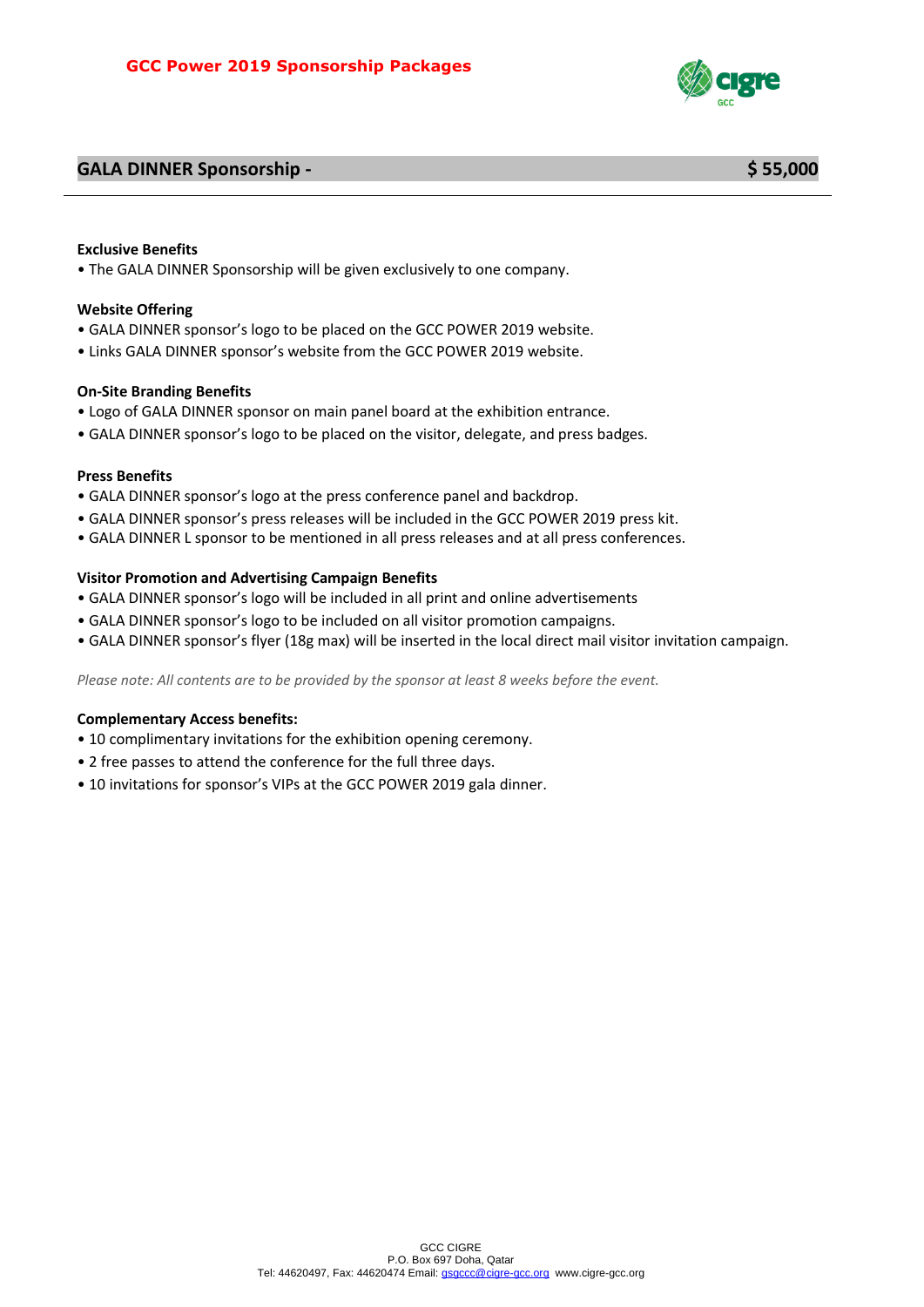# **EXCLUSIVE Bag Sponsorship - \$ 20,000**

#### **Exclusive Benefits**

• Sponsor's logo to appear on the speaker, delegate and exhibitor bags.

#### **Website Offering**

- Sponsor's logo to be placed on the GCC POWER 2019 website.
- Links to Sponsor's website from the GCC POWER 2019 website.

#### **On-Site Branding Benefits**

• Logo of Sponsor on main panel board at the exhibition entrance.

#### **Visitor Promotion and Advertising Campaign Benefits**

- Sponsor's logo will be included in all print and online advertisements
- Sponsor's logo to be included on all visitor promotion campaigns.

*Please note: All contents are to be provided by the sponsor at least 8 weeks before the event.*

### **EXCLUSIVE Badge Holders Sponsorship - \$ 20,000**

#### **Exclusive Benefits**

• Sponsor's logo (1-colour) to appear on the visitor, delegate and exhibitor badge holders/lanyards.

#### **Website Offering**

- Sponsor's logo to be placed on the GCC POWER 2019 website.
- Links to Sponsor's website from the GCC POWER 2019 website.

#### **On-Site Branding Benefits**

• Logo of Sponsor on main panel board at the exhibition entrance.

#### **Visitor Promotion and Advertising Campaign Benefits**

- Sponsor's logo will be included in all print and online advertisements
- Sponsor's logo to be included on all visitor promotion campaigns.

*Please note: All contents are to be provided by the sponsor at least 8 weeks before the event.*

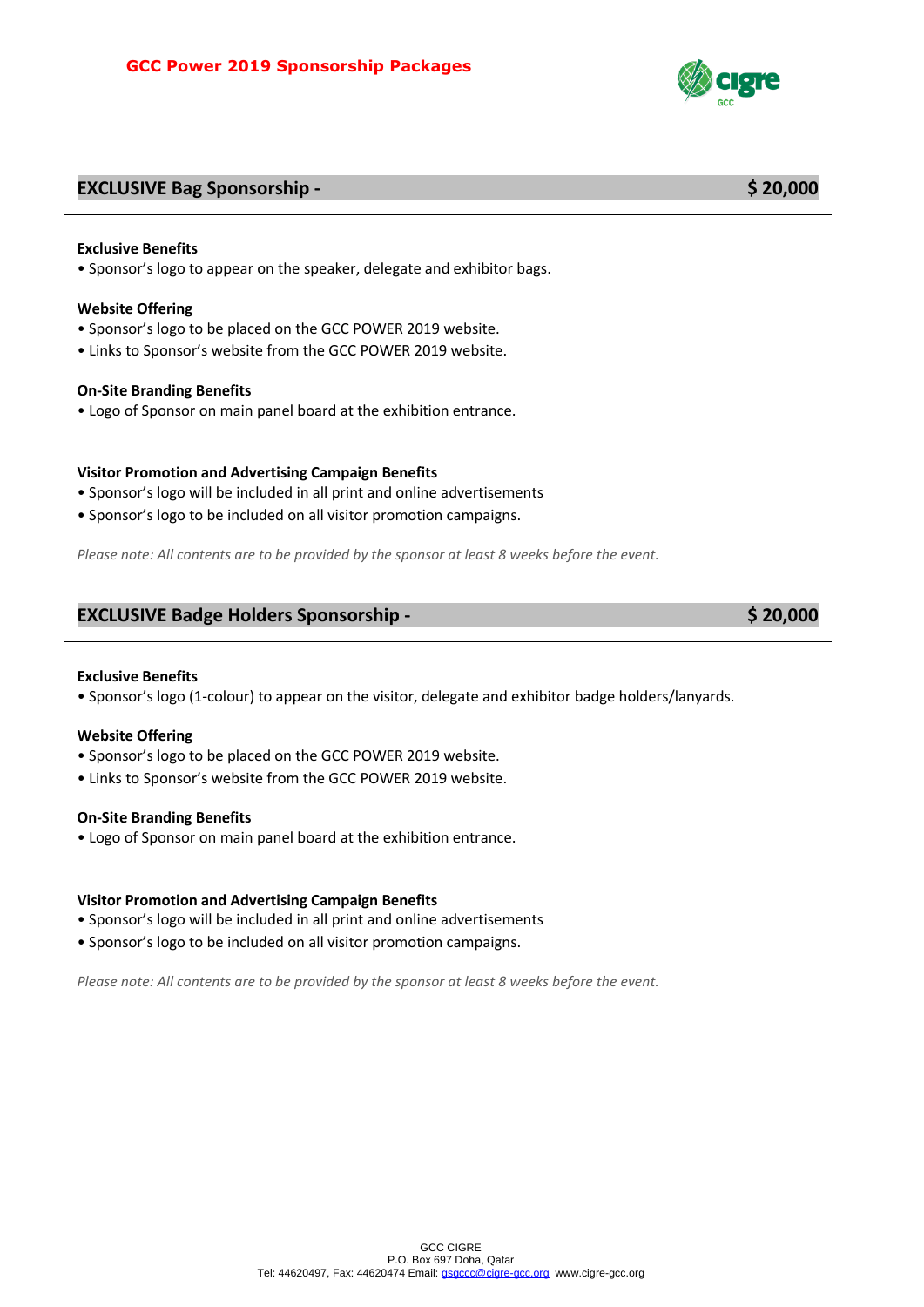

# **EXCLUSIVE Onsite Registration Sponsorship - \$ 10,000**

#### **Exclusive Benefits**

• Registration area to be branded with Sponsor's logo and booth number, including registration kick panel and signage, as deemed appropriate by show management.

#### **Website Offering**

- Sponsor's logo to be placed on the GCC POWER 2019 website.
- Links to Sponsor's website from the GCC POWER 2019 website.

#### **On-Site Branding Benefits**

• Logo of Sponsor on main panel board at the exhibition entrance.

### **Visitor Promotion and Advertising Campaign Benefits**

- Sponsor's logo will be included in all print and online advertisements
- Sponsor's logo to be included on all visitor promotion campaigns.

*Please note: All contents are to be provided by the sponsor at least 8 weeks before the event.*